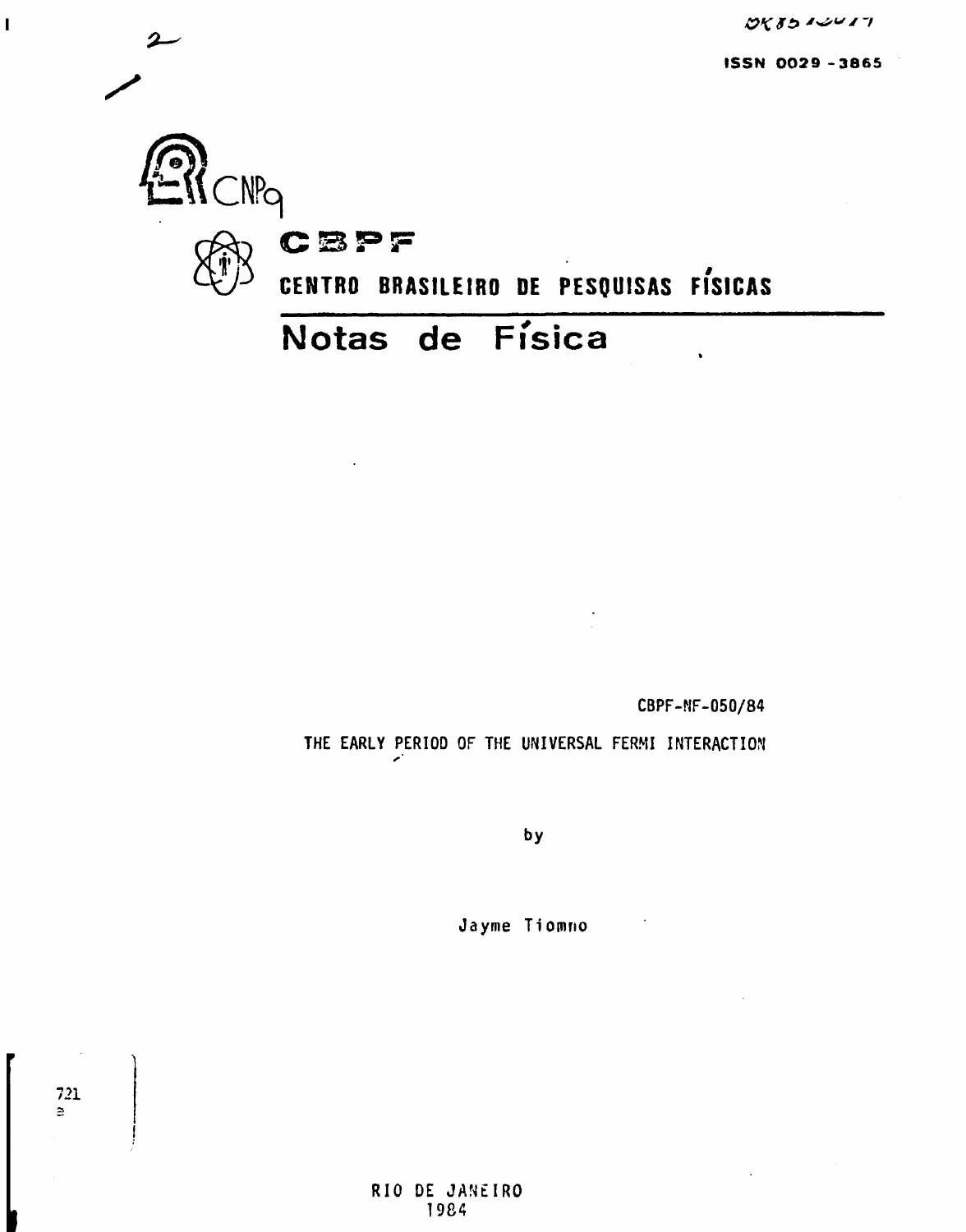**NOTAS DE FlSICA ê uma pré-publicaçao de trabalho original em Física**

**NOTAS DE FÍSICA is a preprint of original works un published in Physics**

Pedidos de cópias desta publicação devem ser envia **dos aos autores ou ã:**

**Requests for copies of these reports should be addressed to:**

> **Centro Brasileiro de Pesquisas Físicas Xrea de Publicações Rua Dr. Xavier Si^aud, 150 - 49 andar 22.290 - Rio de Janeiro, RJ BRASIu**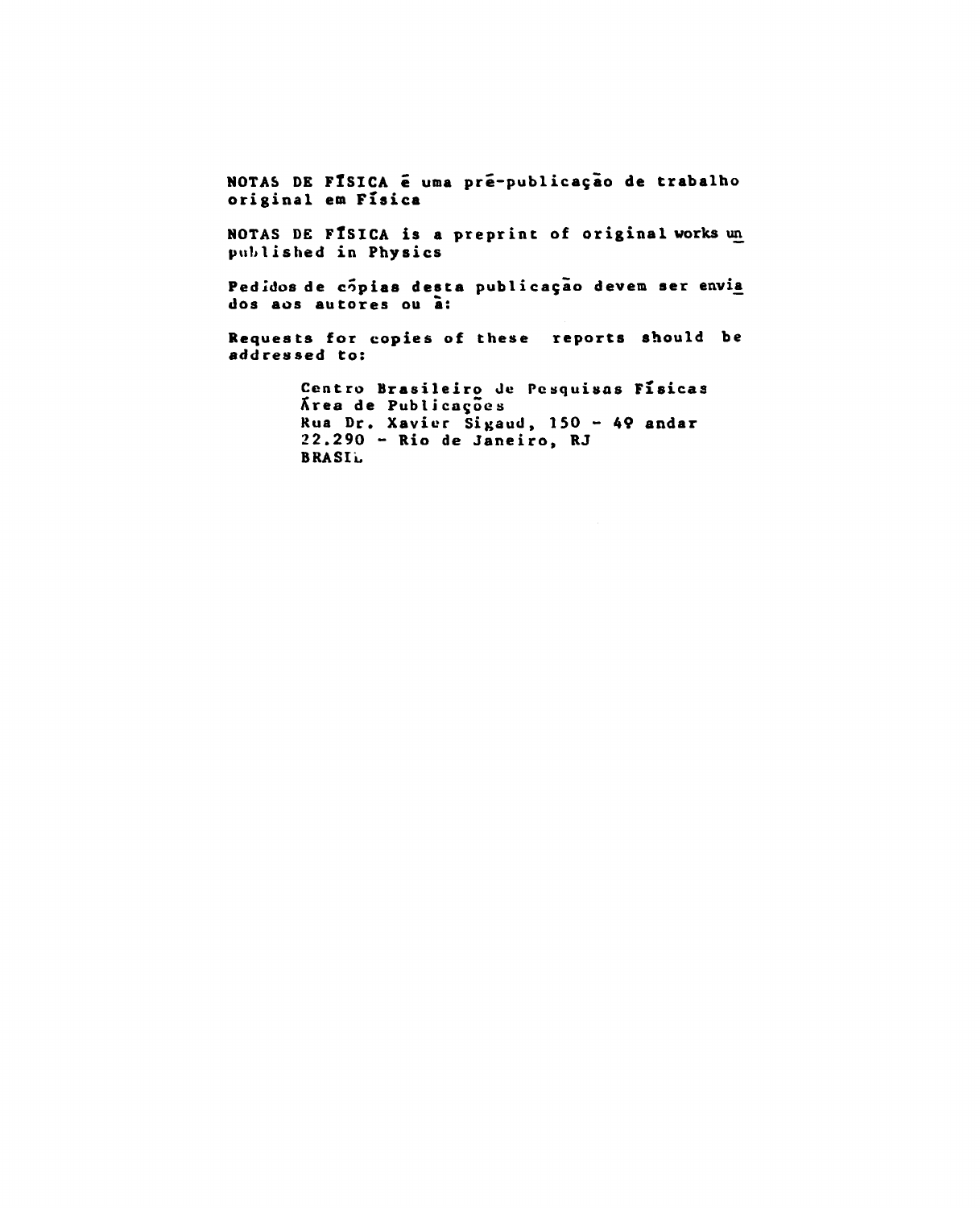**CBPF-NF-050'84**

**THE EARLY PERIOD OF THE UNIVERSAL FERMI INTERACTION\***



by

**Jayme Tiomno**

**Centro Brasileiro de Pesquisas Físicas - CNPq/CBPF Rua Dr. Xavier Sigaud, 150 22290 - Rio de Janeiro, RJ - Brasil**

**To be published in the Proceedings of the Conference on Fifty Years of Weak Interactions: from the Fermi Theory to the W, Wingsprcad, Wisconsin, May 29- June 1, 1984, edited by American Institute of Physics.**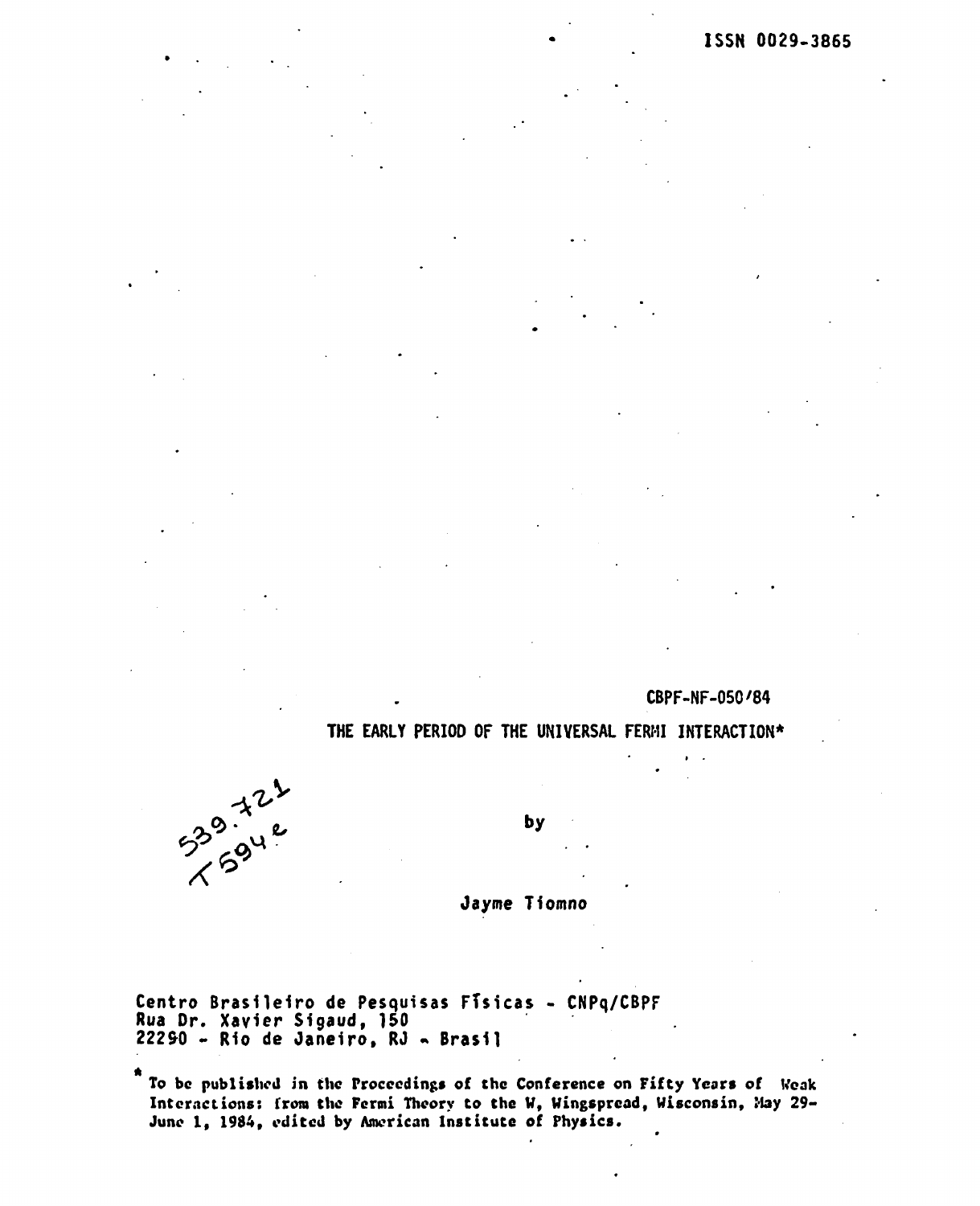## **ABSTPACT** *t* **-**

**A critical analysis of the contributions which lead, in the early period, to the discovery of the universality of Fermi-type weak interactions is made..In particular the current•references to this universality as "Puppi's trian gle"** are shown to be incorrect.<sup>*I*</sup>E- $\frac{1}{2}$ 

Key-words: Universal Fermi Interaction;  $\beta$ -decay;  $\beta$  and  $\mu$ -cap **ture; y-decay.**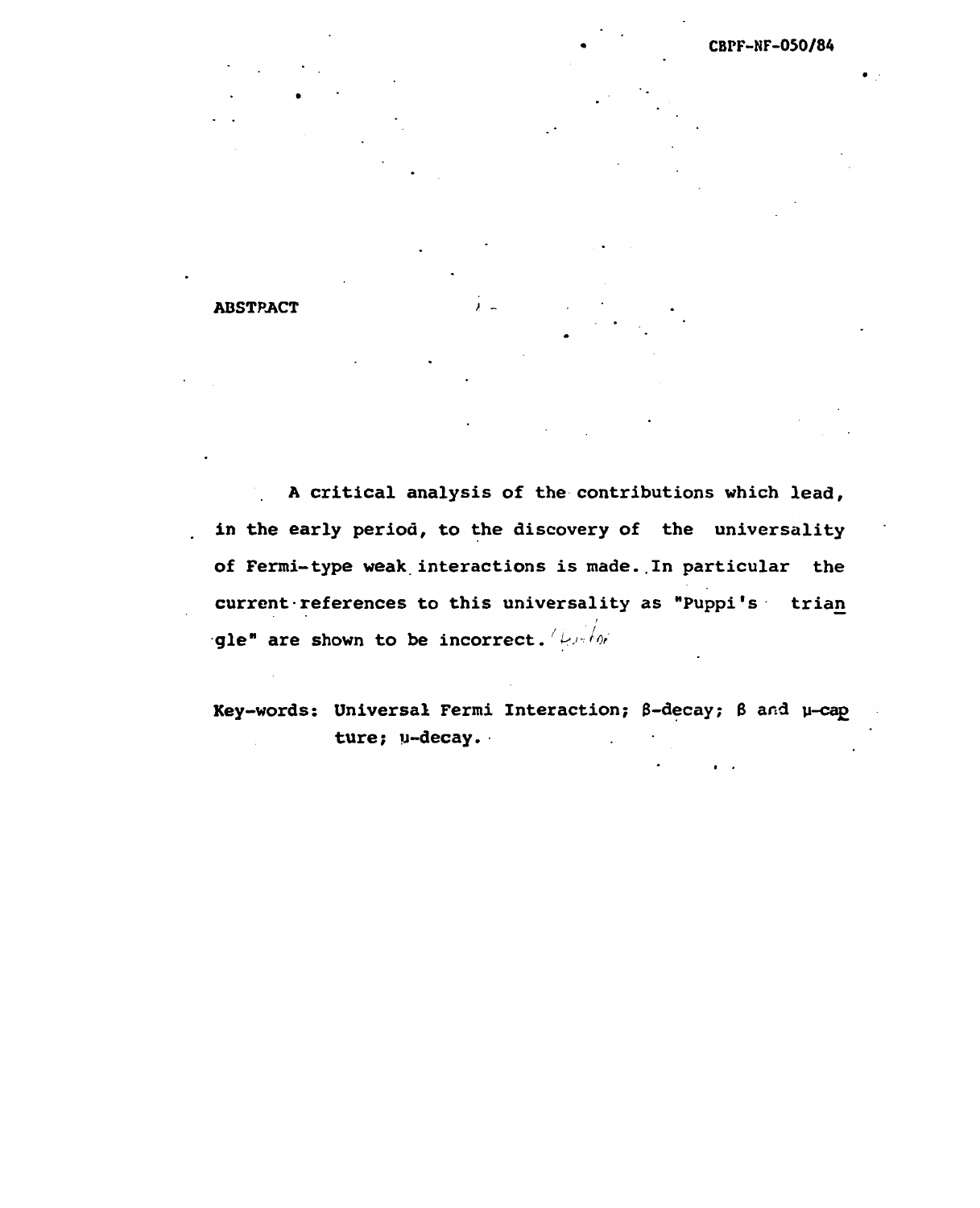1 shall make a short review of the early period of the universal Fermi interaction, partially covered in Marshak's talk, including my own contribution as a physicist of the third world. I must mention that I was startled, not to say shocked, at the 1982 Paris Conference on the History of Particle Physics (1930-1960). I discovered a new version of that period, differ ent from my own recollection en which I shall report here.I call this "The Case of the Mutating Triangle", with the "Tiomno-Wheeler triangle" evolving in time into "Puppi-Tiomno-Wheeler's" to finally become only "Puppi Triangle".

After the second world war, I started to study in Rio de Janeiro, and then in São Paulo, Cosmic Rays and Particle Physics. I like to mention a seminar during the second semes ter of 1947, given by Lattes, a younger colleague of ours who had participated actively in the discovery of the  $n-$ mesons in the  $\pi^+ \mu^+ \mu_0$  decay in Bristol (with  $m_{\mu}$  -100m<sub>e</sub>). We were excited since the puzzle resulting from the Conversi-Pancini-Piccioniex periment would be solved if the  $\pi$  was the meson involved in nu clear forces, say, the Yukawa meson. But why did the  $\mu$ -meson •have a weaker interaction with nucleons? I proposed then that  $\mu$ ,  $\mu$  were not Yukawa mesons, but spin-1/2 particles forming an isodoublet. The  $\mu$ -capture  $\mu$  + p + n +  $\mu$  did not have then to go fast. It was objected that the cosmic-rays mesons decayed as  $\mu + c + v$  and not  $\mu \rightarrow \mu'_{0} + e + v$  as I was sugges ting. The reason I mention this will become clear immediately -it is not to claim priority. I use here the old notation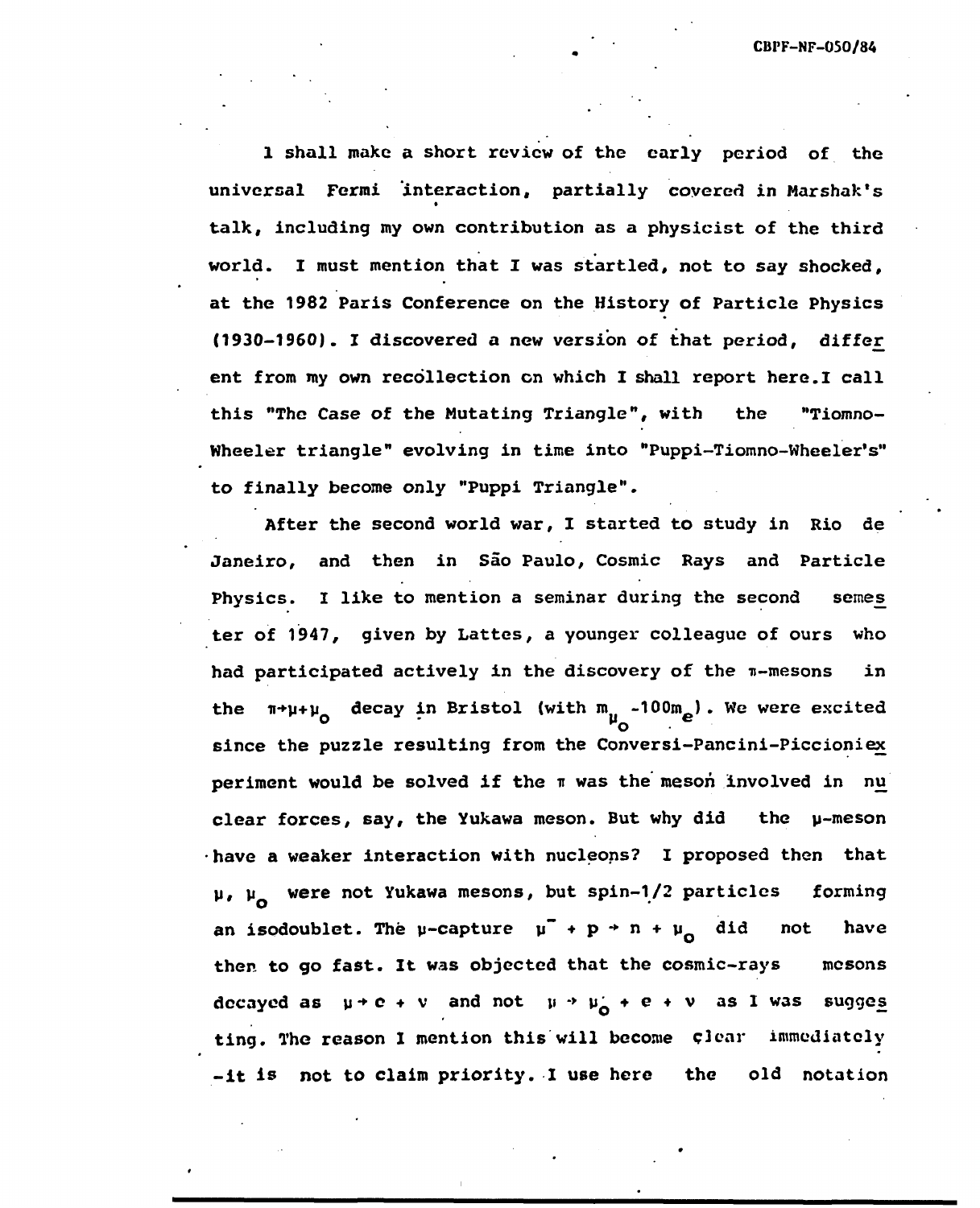$(\mu_{\Omega} \equiv \nu_{\rm n}$  and  $\nu \equiv \nu_{\rm e})$ . I must mention that I was not aware, at the time, of the Bethe-Marshak paper (Phys.Rev. 72, 506, 1947) on the two meson hypotesis which preceded  $\pi$  discovery.

 $2$  -

I had been already accepted as a graduate student in Princeton to work with John A. Wheeler starting January 1948.So I stopped thinking about this problem and, at Princeton, I beca me involved with graduate courses and in general relativity research with Wheeler.

By the beginning of June, Wheeler gave a talk in a seminar which was a preview of the presentation of the papers submitted to the Pasadena meeting (June 21-23). I was very excited when he told of his results on the spectrum of the  $-3$ -body  $\mu$ -decay  $(\mu + \mu_{0} + e + \nu)$  obtained from pure phase space computation, as suming a Fermi type interaction. I think that preliminary re sults had already been mentioned by Wheeler at Pocono meeting (April, 1948). He found that the coupling constant was approxi mately equal to the Fermi coupling in  $\beta$ -decay. In another pa per, he obtained negative results of p-nuclear capture calcu lated as a second order effect from  $\mu$ -decay followed by  $e-\nu$ nuclear capture, both by Fermi interaction. The u-capture rate nuclear capture, both by Fermi interaction. The u-capture rate  $\mathcal{L}$  is the u-capture rate rate  $\mathcal{L}$ 

I was excited because I realized that I could have done the first calculation in Brazil. Also because I thought that the  $\mu$ -capture could be the analogue of the electron  $K$ -capture by Fermi interaction and I then obtained, in a crude approxima tion, that again this Fermi coupling was nearly the same as in  $\beta$ -decay. Wheeler checked these results and we then engaged in a collaboration to study further both processes. We decided that for u-decay, we should introduce the dynamics of the Fermi in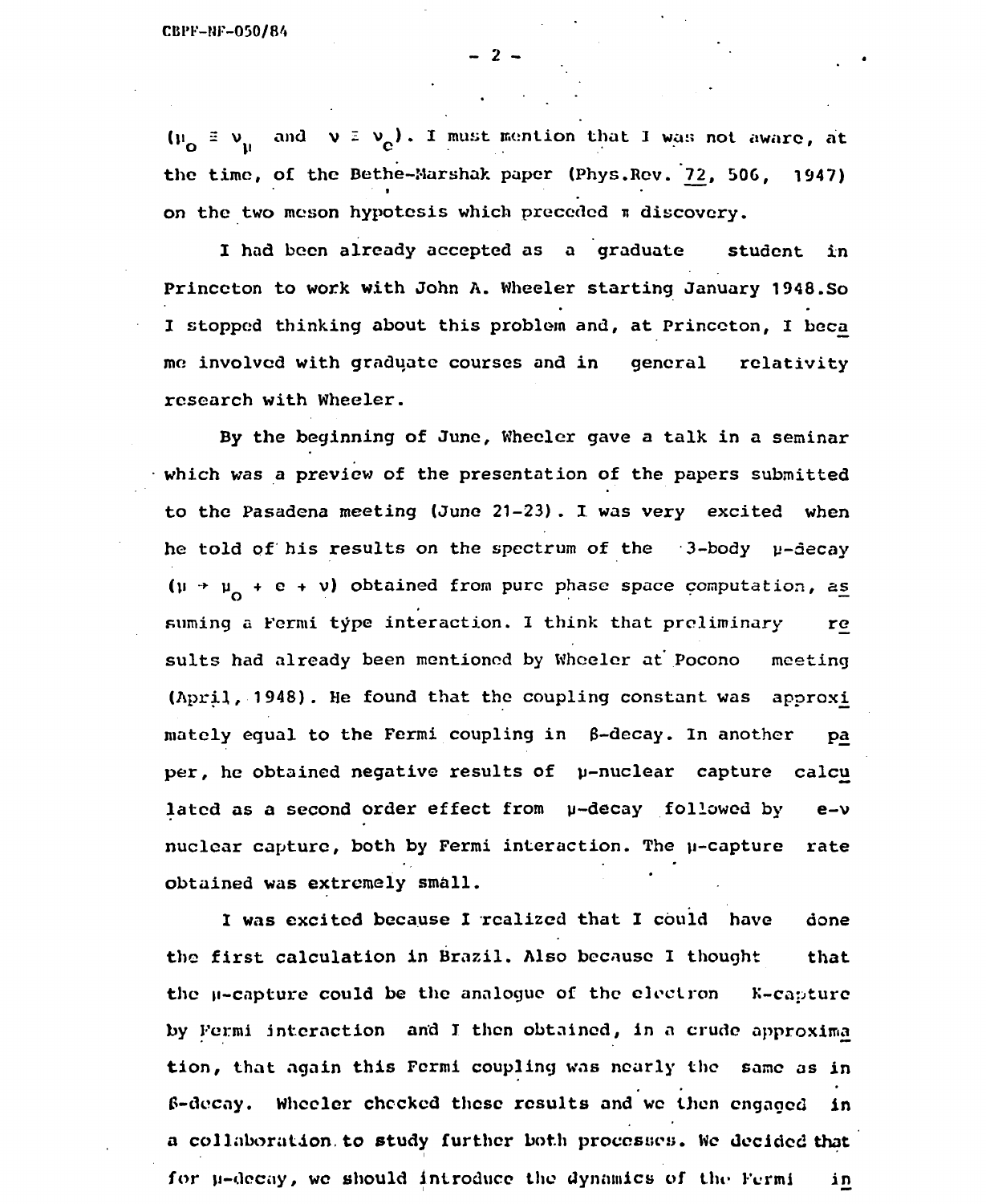tcrnction via tho several simple types of possible Fermi cou plings of four spin-1/2 particles. This might lead, by compari son with experiments in  $\mu$  and  $\beta$ -decay, to the discovery of the correct unified Fermi theory. We should consider several ble values of the  $\mu_{0}$ -mass, down to zero (both for  $\mu_{0} \neq \nu$  and  $\mu_{\Omega}$  = v). We should also work-out more detailed models for for u-capture to make stronger the case for the unification of these processes by Fermi interactions and also to predict the amount of nuclear excitation and stars produced. Indeed we were not satisfied with only the simple coincidence of the three coupling constants. We started to work immediately.

Wheeler went to Pasadena (Caltech) to report on the new state of the two problems. Then we worked extremely hard for the next two months to complete the calculations of our extended program, which were included in the Proceedings of the Caltech conference. At the Centennial Meeting of the American Associa tion for Advancement of Science in Washington, D.C. (September 15, 1948), not only the triangle relation but also other results . of these papers were presented in Wheeler's invited talk. The of these papers were presented in Wheeler's invited talk. The Pasadena papers were to be published in an issue of the Review of Modern Physics. After some delay, the January 2, 1949 issue was dedicated only to the Symposium. There, below the Table of was dedicated only to the Symposium. The Symposium and the Symposium of the Symposium. There, below the Table o were presented at the Caltech Symposium and that the manuscripts were presented at the Caltech Symposium and the manuscripts of the manuscripts of the manuscripts of the manus<br>The manuscripts of the manuscripts of the manuscripts of the manuscripts of the manuscripts of the manuscripts

Ours wore really two papers: "Energy spectrum of electrons from meson decay" (pages 144-152) and "Charge exchange reactions

were edited and extended by the authors.

**- 3 -**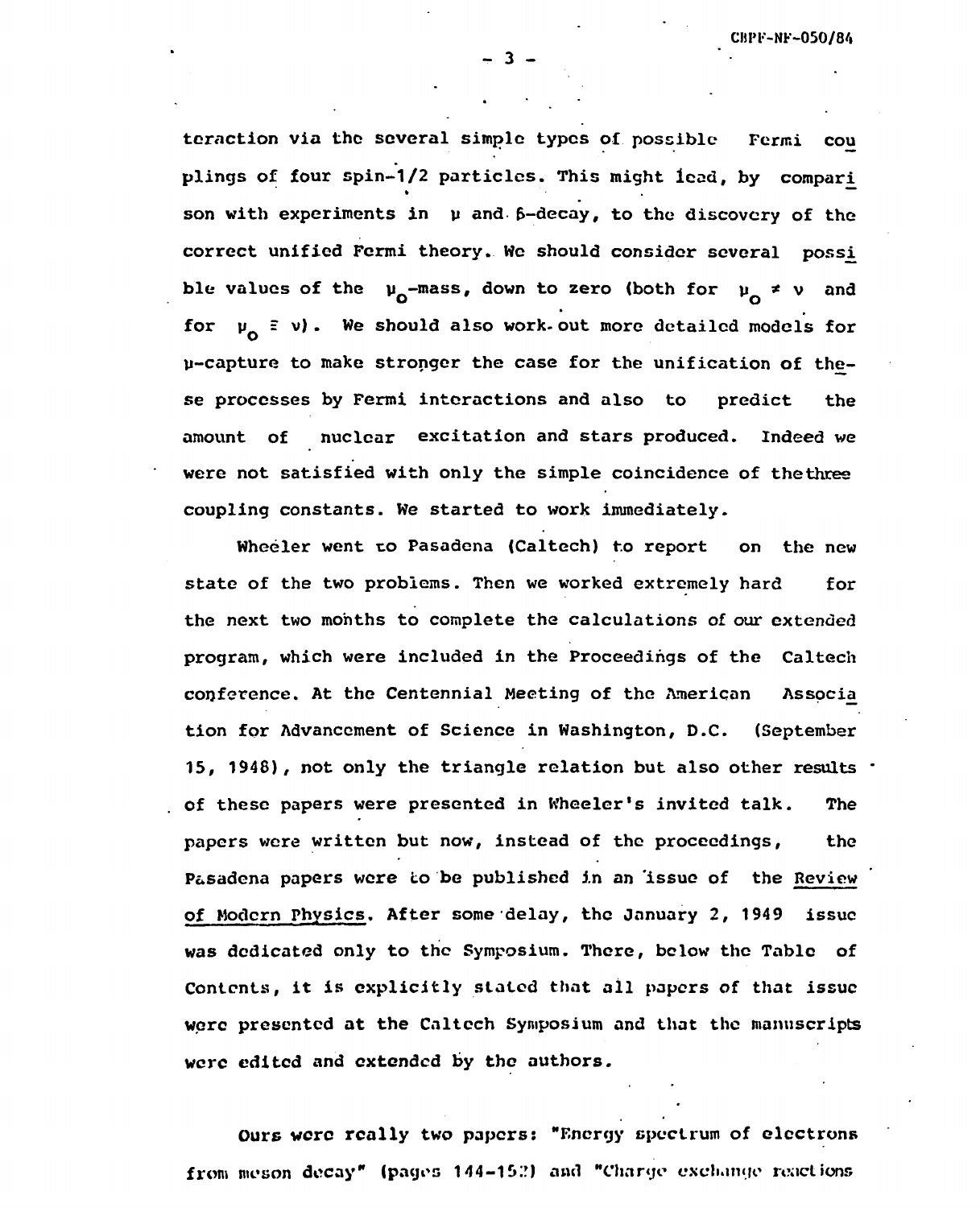of the u-mesons with the nucleus" (pages 153-165). The u-decay paper had a detailed analysis, as indicated above, stopping short of the consideration of mixed Fermi couplings. The compa rison of the three Fermi processes and the triangle visualiz ing the near coincidence of the three couplings as well as the observation that this indicates a close relationship of the three reactions, are made in the second paper. In both papers, we used the doublets  $(\mu, \mu_0)$ , (e, v), with the implicit lepton number conservation. For massless  $\mu_n$ 's we considered  $\mu_n \neq \nu$ (two neutrinos theory) as well as  $\mu_0 \equiv \nu$  (one neutrino the  $\sim$  two neutrinos theory) as well as  $\sim$   $\sim$ wave ory) . The treatment was very detailed and relativistic waves very detailed and relativistic waves  $\alpha$ 

**' • - 4 -**

Some of the confusion in connection with the issue of the universal Fermi Interaction may have resulted from the fact that a number of papers refer only to the first of our papers in RMP (even the Yang-Tiomno paper !!! Also in Marshak's review re ferred to below). In the  $\mu$ - capture paper, we added a note in proof mentioning a preprint of the "Letter to the Editor" of Lee, Ro.senbluth and Yang (Phys. Rev. 75, 905, 1949 received Jan. 3, 1949). They obtain near equal couplings (with  $\mu_{0} \equiv \nu$ ), also explicitly assuming Fermi-type interaction for all these proccs ses. Besides, they foresaw the possibility of the intermediate Boson.

As our papers give no receiving date, it should be helpful to mention that in the paper on y-decay, footnote (2a), added in proof, refers to a paper of Horowitz . et al. (Phys. Rev. 74, 713, Oct. 1, 1948) "which appeared after the present **article** had boon submitted for publication".

These two papers#of ours had much repercussion and soon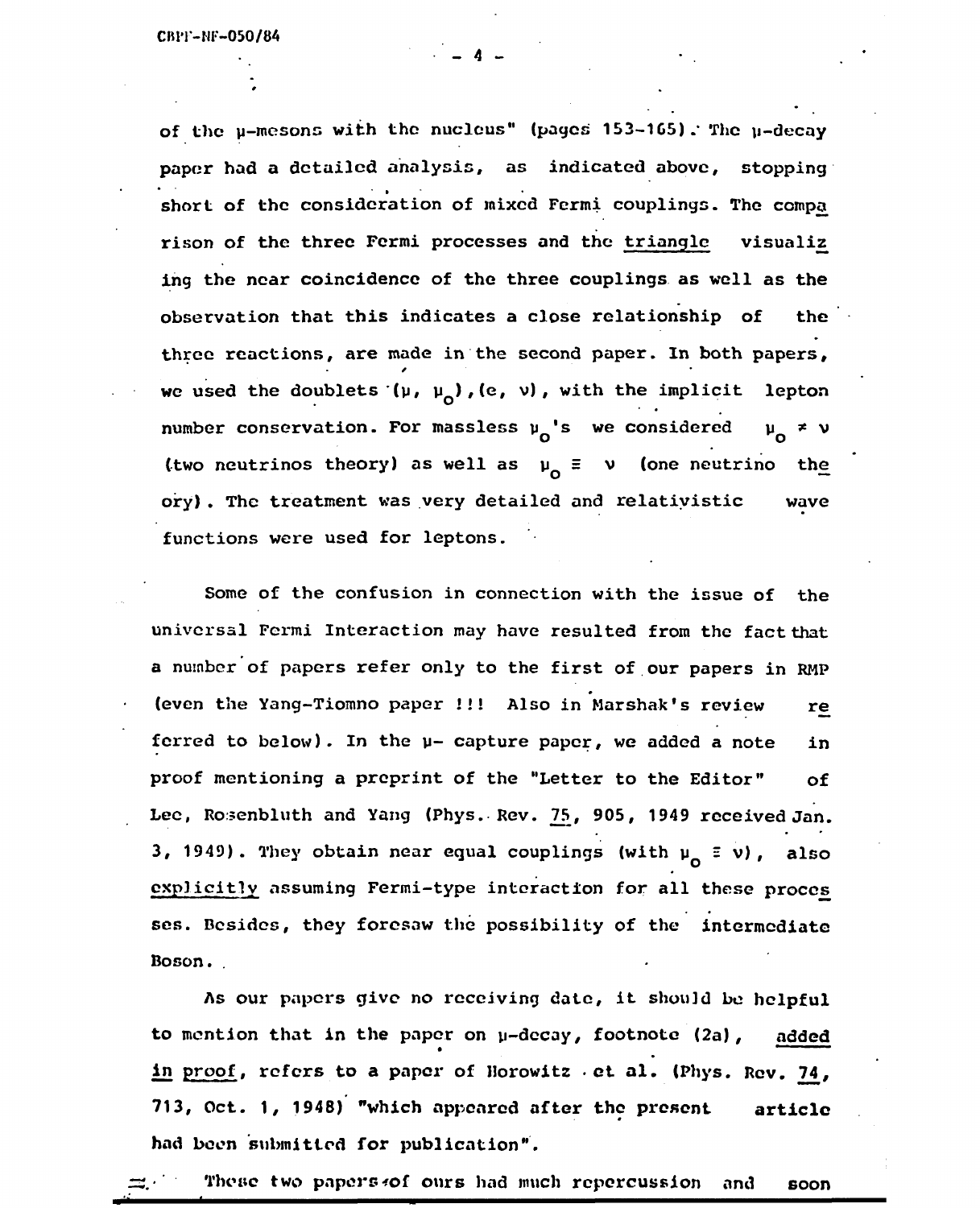**the expression "Tiomno-Whcelcr triangle\*\* started to be used. I thought that this discrimination was unfair to the paper of Lee-Rosenbluth-Yarig, if only because it was published one month later. I was then convinced by a number of people that it was not unfair because many physicists knew of our results since Pasadena and Washington and also because our papers were more complete and had a number of results which could be, and were, compared with experiment. My idea was to examine in my PhD the sis the general combination of interactions to try to determine** the correct combination, as  $\beta$ -decay could not be adjusted **•** any single coupling. (Notice that I am leaving the papers of Pontecorvo, Klein and Puppi for later). The fact that Wheeler left Princeton for one year and that I decided to do my PhD the sis with Wigner (on neutrino theories and double 6-decay), sup pressed this program which was brilliantly performed by Michel (Proc. Phys. Soc. A63, 514, 1371,1950), This last paper did not lead, however, to the final correct Fermi interaction but intro duced the famous Michel parameter.

The first attempt, to my knowledge, of finding the form of the Fermi unified interaction by symmetry considerations was made by Yang and myself (Phys. Rev. 79, 495, 1950) in a paper  *19S***<sup>** $\alpha$ **</sup>)**  $\alpha$ *is the self (Phys. Rev. 21'***)**  $\alpha$ *is the self (Phys. Rev. 21'***)**  $\alpha$ *is the self (Phys. Rev. 21'***)**  $\alpha$  **in a paper** the Wigner-Critchfield S-A-P interaction which is symmetrical in the four fermions, but this did not stand.

During the next few years, back to Brazil and out of the. main flow of ideas and information, I proceeded in the attempt to select a theory by symmetry arguments. Indeed, I published **a paper (Nuovo Cim. 1, 226, 1955) on the**  $\gamma_{5}$ **-transformation which** I had introduced in my PhD Thesis. It had been rediscovered by

**I had introduced in my PhD Thesis. It had boon rediscovered by**

**- 5 - '**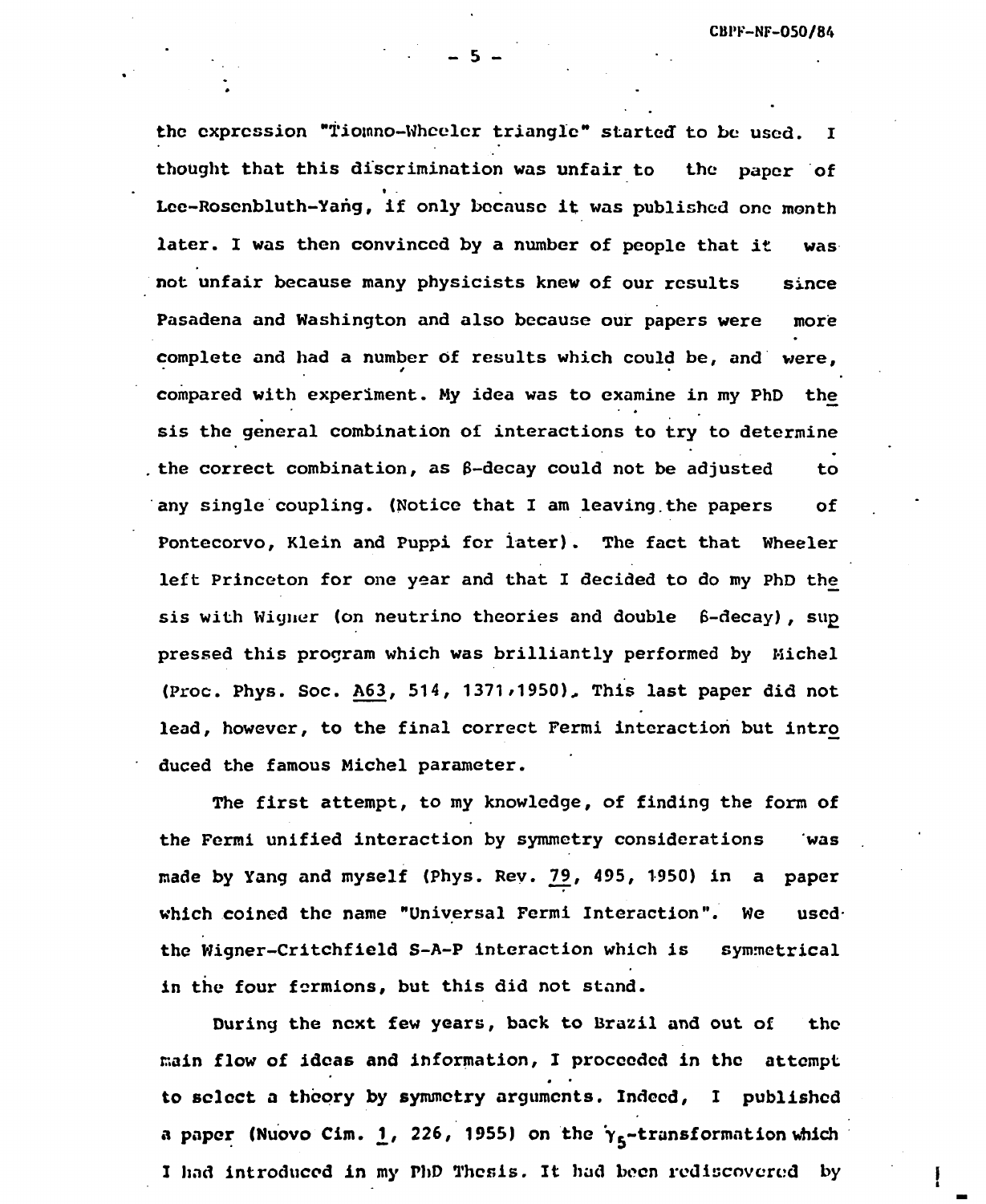Peaslee (Phys.Rev., 91, 1447, 1953) for massless particles as:  $\psi_{ij}$  +  $\gamma_{ij}\psi_{ij}$ . For massive particles I had, as in my Thesis (Prin ceton, 1950):  $\psi_{\alpha} + \psi_{\beta}$ ,  $\psi_{\alpha}$ ,  $\psi_{\alpha}$ ,  $\psi_{\alpha}$ , and called it now, after Peaslee "mass reversal invariance". Besides other consequences, Poaslee "mass reversal invariance". Besides other consequences,  $\mathbf{I}$ this invariance principle eliminated Fic-rz interferences. I added it, as a further condition, the symmetry condition, the symmetry condition, the symmetry conditions on  $\mathcal{L}_\text{c}$ a pair of members of the 4-fermion interaction (proposed by a pair of members of the 4-fermion interaction (proposed by  $\mathcal{A}$ Pursey: Physics 1\_8, 1017, 1952). With this I reduced the three Pursey's possibilities for the UFI to only two: S+P-T or A-V Pursey's possibilities for the UFI to only two: S+P-T or A-V (with parity conservation) for the usual ordering of 6-decay. . (with parity conservation) for the usual ordering ordering ordering ordering ordering of  $\mathcal{S}_\mathcal{A}$ The mass reversal invariance was another instance of mutation The mass reversal invariance was another instance of mutation  $\mathcal{C}$  mutation of  $\mathcal{C}$ as, after being used in several papers (e.g., Abdus Salam, "On as, after being used in several papers (e.g.,  $\alpha$  ) and  $\alpha$  abdus  $\alpha$  abdus  $\alpha$  abdus  $\alpha$  abdus  $\alpha$  abdus  $\alpha$ Fermi Interactions", Feb. 1957 (unpublished);  $J.J.$ Sakurai. Fermi Interactions", Feb. 1957 (unpublished); J.J. Sakurai, "Mass Reversal and Weak Interactions", Nuovo Cim. 1\_, G49,195S), it changed into chiral invariance. it changed into chiral invariance.

(Nuovo Finally, after the discovery of parity violation, (Nuovo  $\mathcal{L} = \mathcal{L} \mathcal{L}$  , the 1/2 state  $\mathcal{L} = \mathcal{L} \mathcal{L}$  , using the 1/2 .(1i) neutrining the 1/2 .(1i) neutrining the 1/2 .(1i) state  $\mathcal{L} = \mathcal{L} \mathcal{L}$ no projection operators that I had introduced in the first draft of ny Princeton PhD thesis (1950, unpublished), I have shown that both  $\mathcal{L}_\mathcal{D}$  and  $\mathcal{L}_\mathcal{D}$  and  $\mathcal{L}_\mathcal{D}$  and  $\mathcal{L}_\mathcal{D}$  are v's the v's the v's the v's the v's the v's the v's the v's the v's the v's the v's the v's the v's the v's the v's the v's the v's the were in agreement with all observations except .3-decay which, all observations except .3-decay which, and according to Mafcourt and Konopinski (phys.Rcv. 8jJ, 1266, 1266, 1266, 1266, 1267, 1266, 1267, 1266, 1266, 126<br>Rcv. 8jJ, 1266, 1267, 1267, 1267, 1267, 1267, 1267, 1277, 1287, 1297, 1297, 1297, 1297, 1297, 1297, 1297, 129  $\mathcal{L}_{\mathcal{A}}$  , provided by the state  $\mathcal{A}$  is the  $\mathcal{A}$  chose  $\mathcal{A}$  as the state  $\mathcal{A}$  as the state  $\mathcal{A}$ UFI.

When I told Feynman of this paper during his stay at the Centro Brasileiro de Pesquisas Físicas in Rio de Janeiro (1957), he said that he was working in an Universal Fermi Interaction with (1-y<sub>5</sub>) projectors, using his second order version of "Dirac"

**- 6 -**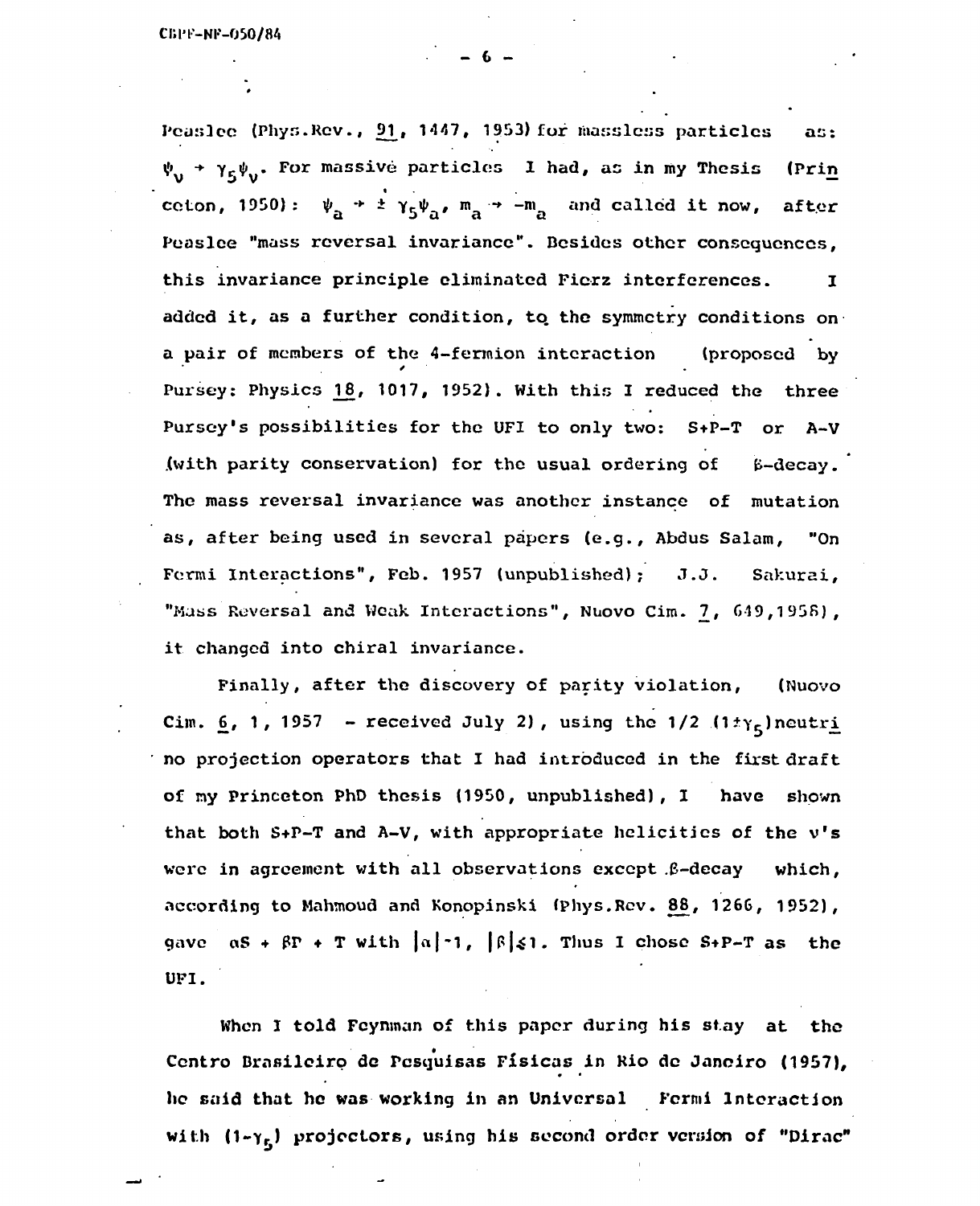Equation, and that the experimental results were-changing, so that S+P-T was already excluded. I remember his calls to Caltech, every Monday, by amateur radio to check results and to get new experimental data on  $\beta$ -decay. All this, I concluded later, had to do with the forthcoming paper with Gell-Mann on the V-A thec> ry, already covered in Marshak's talk. I must say that I allways preferred Marshak-Sudarshan approach for obtention of the V-A theory, using  $(1-\gamma_E)$  projectors with the ordinary Dirac equal tion, at the Venice Conference (September, 1957).

 $-7 -$ 

Now I come to:

## The Case of the Mutating Triangle

First I mention that our first paper in the Rev. Mod.Phys. acknowledges O.Klein for the proposal that u-decay was an ordi nary  $\beta$ -decay, showing that with Fermi coupling, the lifetime of V resulted of the correct order, although Wheeler had this res suit in May or before. However, we only discovered Klein's pa per at the time we were writing our papers by September 1948. Indeed, if one compares the quotation atributed to Klein on pa ge 144 of the u-decay article in R.M.P. with Klein's paper, one sees no direct relation. Indeed, the expressions "Klein has no ted" and "Klein points out" were included after the first draft. I knew of the Tuppi paper enly after 1950 when I was back in Brazil. This was the time when some authors started to refer to the "Puppi-Tiomno-Wheeler triangle".

After the Paris Conference (1982), when I knew that now it had become just "Puppi Triangle", I decided to do some detecti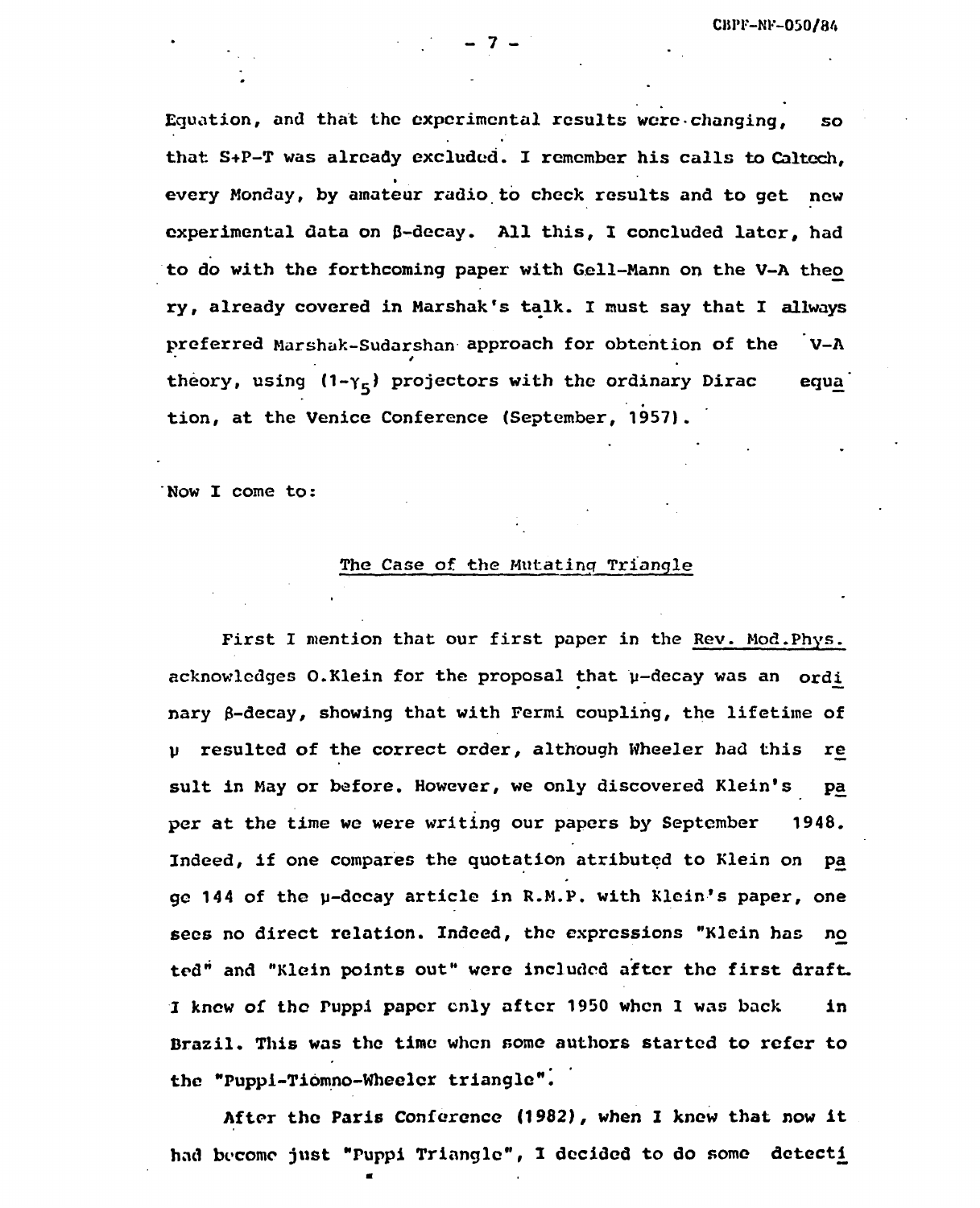ve work. Then 1 found in Marshak's article in the book, "The Birth of Particle Physics", (edited by L.M. Brown and L. Hoddcson), the Fig. 23.3, with the caption: "The Puppi Trian gle ... From G. Puppi in Nuovo Cim. 5, 587 (1948)". Actually, this figure docs t;ot exist in Puppi's paper, even in the exten ded version (Nuovo Cim. 6, 194, May 1949). Instead this trian gle appeared in print first in our R.M.P. paper. Marshak told me that he used the then current term "Puppi" triangle without further checking, in a short section of a long paper. Also in the same volume, covering the 1980 Fermilab symposium, Conversi refers only to Pontecorvo, Klein and Puppi papers. Who started to circulate that interpretation (that I shall show is incorrect)?

In some references, the Clementel-Puppi paper (Nuovo Cim. 5, 505, received Aug. 21, 1948), which has nothing to do with Fermi Interaction, is included as such. This is explicitly done in the Chronology of Particle Physics, by J. Six and X. Artru, presented in the 1982 Paris Conference. In Okun's book, "Leptons and Quarks" (1982), the Clemente]-Puppi paper is attri buted to Puppi. The other two references given by Okun on the hypothesis of universal weak interactions, are Pontecorvo (Phys. Rev. 72, 246, 1947) and Klein. None of these papers made such an explicit hypothesis. The C-P paper dealt with spinless  $(\mu-\mu)$ as lodge had done (Nature, 161, 809, 1948).

Let us consider first the paper of Puppi (a short letter published one month before our R.M.P. papers but submitted much lator than ours). There Puppi deals first with the p-capture via  $\sup_{\Omega}$  direct scalar coupling  $(g_{ij})$  and  $i$ -nucleons negalar coupling  $(g_{ij})$ , adjusting the rate of  $\mu$ -capture to the experimen

-li -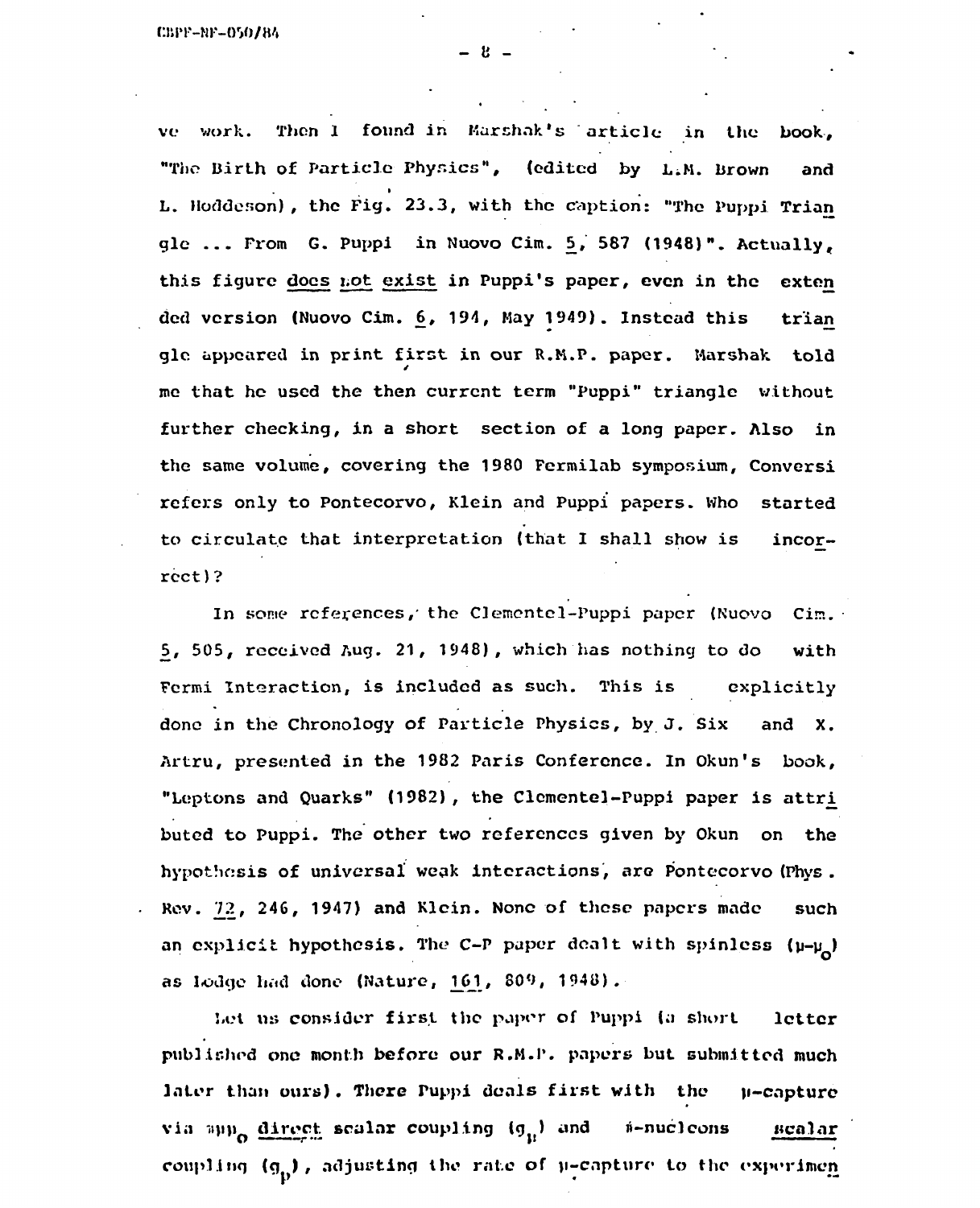tal value, thus obtaining the correct order of magnitude for the  $n-1$ ifctime. Thus he used two Yukawa interactions, one strong and one weak, not a Fermi interaction. This calculation had been done before by Marti and Prentki (J.dePhys.9, 147, 1948 ), and by Leite Lopes (Phys.Rev. 74, 1722, 1948 ).

Next, using the explicit hypothesis of a Fermi interaction coupling (G) of  $(\mu\mu_{\alpha})$  with (ev), he obtains the lifetime for  $\mu$ -decay, which gave G-G<sub>p</sub> (for  $\beta$ -decay). In this paper Puppi does not refer to the results on  $\mu$ -decay (G~G<sub>p</sub>) published by Klein in the June 5, 1948 issue of Nature.

Finally, in a last short sentence, without any previous men tion or motivation to consider the possibility of a Fermi into raction among  $(n,p)$  and  $(\mu\mu_{\alpha})$ , Puppi states that "the Fermi cens tant of the u-capture process (4ng  $g_{\mu}/k^2$   $\mu$ ke)",  $G_F^2/kc$  and  $G^2/kc$ result approximately equal. (Do not mind the slip of language in the comparison of the y-capture Fermi constant with the squa re of the other Fermi constants), If Puppi had used, instead of the scalar, the pseudoscalar theory for  $\mu$ -mesons, as latei done by Leite Lopes (Phys.Rev. 109, 509, 1957), he would have found an effective Fermi constant for  $\mu$ -capture 10 times larger than  $G_F$ , which shows that his near equality was a coincidence. Besi des, the insistence on the F.I.mediated only by the w-meson with direct weak interaction with  $(\mu\mu_{\alpha})$  is known to be unsatisfactory from the work of Goldberger-Treiman which shows that, on the contrary, the  $n-\mu\mu_0$  interaction which leads to  $n-\text{decay}$  is indu ced by the Fermi y-capturc interaction. Credit must be given, however, to Puppi, Marti-Prentki and Leite Lopes for the predic tion of the ' (now pseudoscalar) n-induced Fermi-type interaction (p n  $\mu$  v'). Only in the abstract of the more extended paper

- 9 -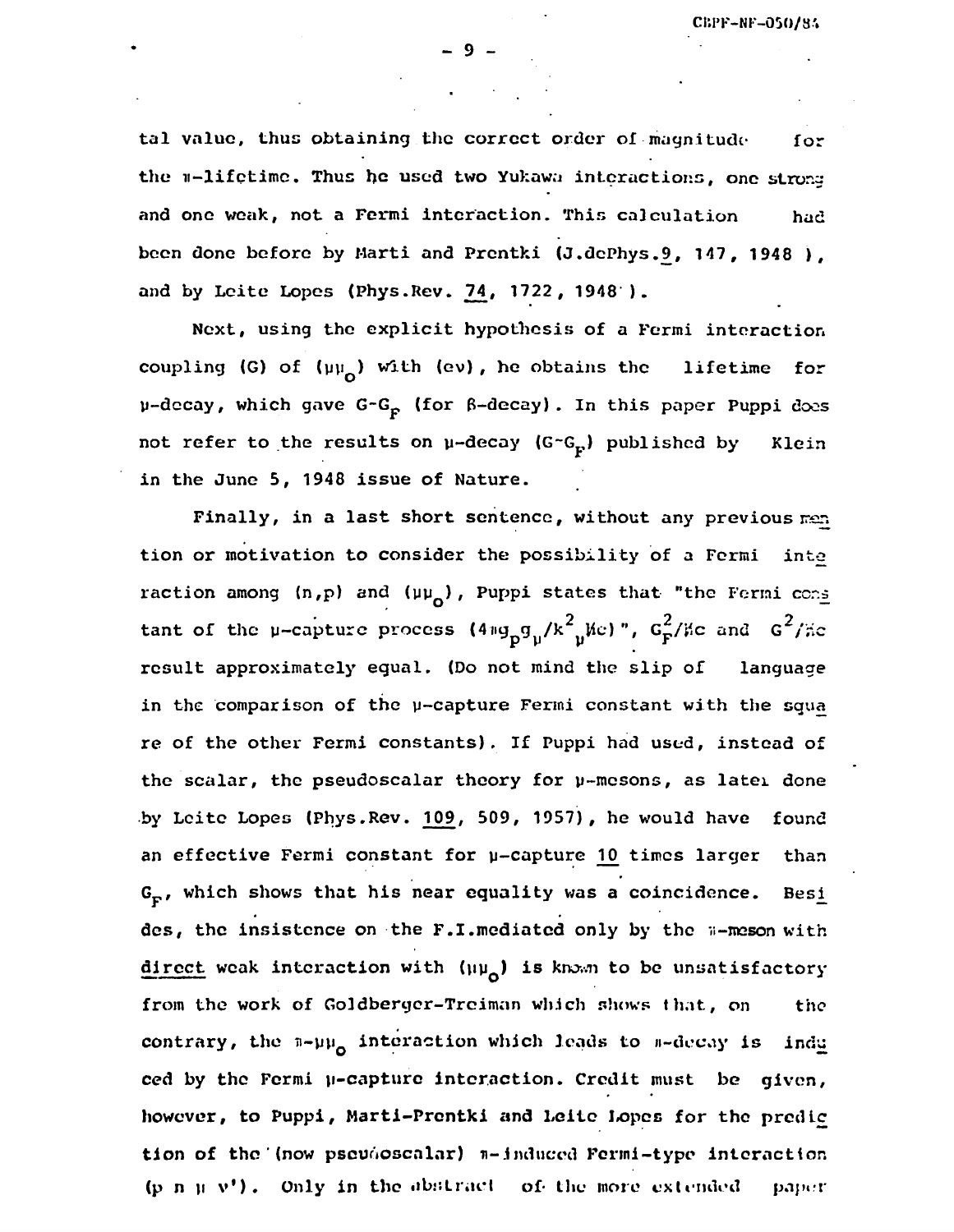(Nuovo Cim.  $6$ , 94, May 1949 - received March 14) does Puppi sta tc explicitly that "existence is found of a Fermi interaction between... nucleons, u-mosons-clectrons" which envolve the same interaction constant. Of only one... precisely of the nucleon- -p-meson one, it exists also the corresponding description by means of a field (n-mesons)". Indeed the text has the same struc ture of the Letter to the Editor and, contrary to  $\beta$  and  $\mu$  decays where the direct (point) Fermi interaction is used, in  $\nu$  capture the Yukawa interaction for the involved fermions is used (scalar  $\pi$ ), not the direct Fermi interaction. Here the effective Fermi coupling  $G_{p_1}$  is not calculated directly from Fermi  $p$ -capture from but •n-nuclcon scalar Yukawa coupling and a n-u decay direct coupling.

Potencorvo's paper (Phys.Rev.72, 246, 1947), which I did not know at the time of my collaboration with Wheeler, showed, prior to the discovery of  $\pi$  and  $\mu$  mesons, that if the cosmic- $-$ ray meson ( $M^2$ ) had spin 1/2 and if, besides the strong nuclear interaction, it has also an ordinary Fermi interaction (with  $\mu$ in place of e), then the results of Conversi et al. experiment are obtained if only the Fermi interaction works in the  $\mu$  nu cleon capture. Thus the production of a single  $M^{\pm}$  would be unli ke only if the strong coupling of M'S with nucleons were in  $M^2$ pairs (associated production), as in the 1940 Marshak theory, or in multiple pairs which would agree with Hciscnberg's multiple production theory. It is possible that it was the wrong interaction properties of the sea level mesons that made Ponte corvo's paper somehow ignored at the time. It is not clear why, after knowing of the  $T$ -µ discovery, Pontecorvo did not make a reformulation of this paper identifying the sea level mesons with the  $\mu$ 's and correcting his predictions for  $\mu \rightarrow e + \gamma$ . In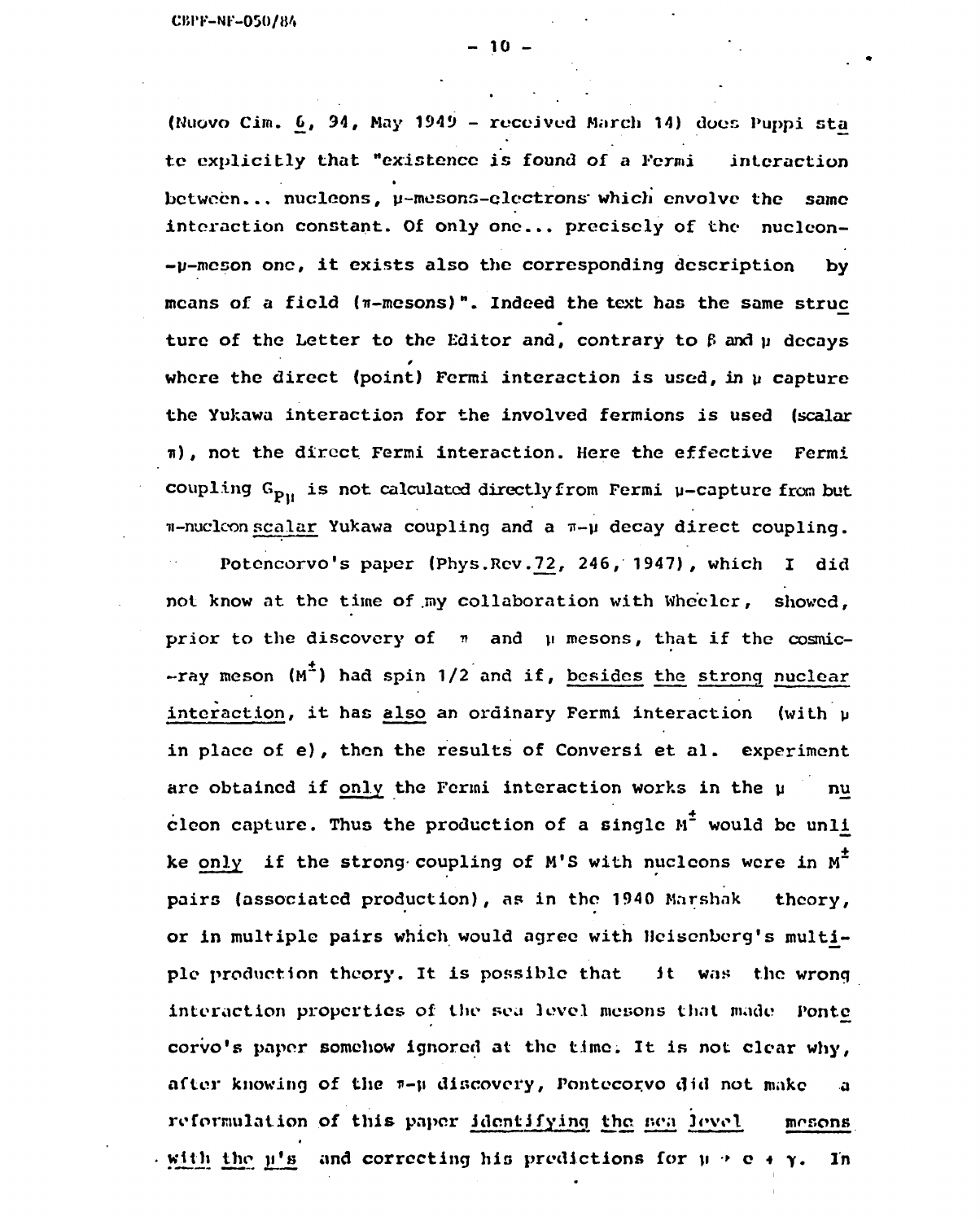any case bo explicitly stated the significance of the analogy (via Fermi direct coupling) of  $\mu$ -capture and  $\beta$ -capture, for which he should have credit.

In Klein's paper in Nature, a view opposed to Fermi's is examined. T mesons and nucleons were considered to be composed of  $\mu$ 's and  $\mu_0$ 's. The  $\mu \rightarrow \mu_0 + e + v$  · decay was assumed to be the fundamental weak process (via an Yukawa "electro-photon" field). At the end of this extensive "note", Klein states that if  $\sigma \equiv \pi$  (as it happens to be), almost all previous considera tions would not be correct. However he stated, the interpreta tion of spin  $1/2$  u-mesons with an ordinary  $\beta$ -decay (explicit Fermi interaction) would stand, having a better foundation. For this sentence and the corresponding calculations, a very small part of the paper, Klein should have credit.

Summarizing, I would like to inake the following statements.

1. Only Tiomno-Wheeler and Lee-Rosenbluth-Yang papers exa mined both  $\mu$ -decay and  $\mu$ -capture by direct Fermi interaction showing the near equality of the couplings with that of nuclear  $\beta$  decay:  $G_A \sim G_C \sim G_F$ .

2. Klein and Puppi showed that in  $\mu$ -decay,  $G_A = G_p$ .

3. Pontecorvo showed that in  $\mu$  capture,  $G_{\mu}$  =  $G_{\mu}$ .

4. Marty-Prentki, Leite Lopes calculated y-capture via scalar  $n$ -mesons finding that it was of the order of the experi mental result. Puppi made the equivalent statement that the "effective" Fermi coupling via scalar  $\pi$ 's is of the order of  $G_{\mathbf{F}'}$ Leite Lopes corrected later these results using pseudoscalar n-mesons.

5. Only Tiomno-Wheeler's analysis was extensive. conside